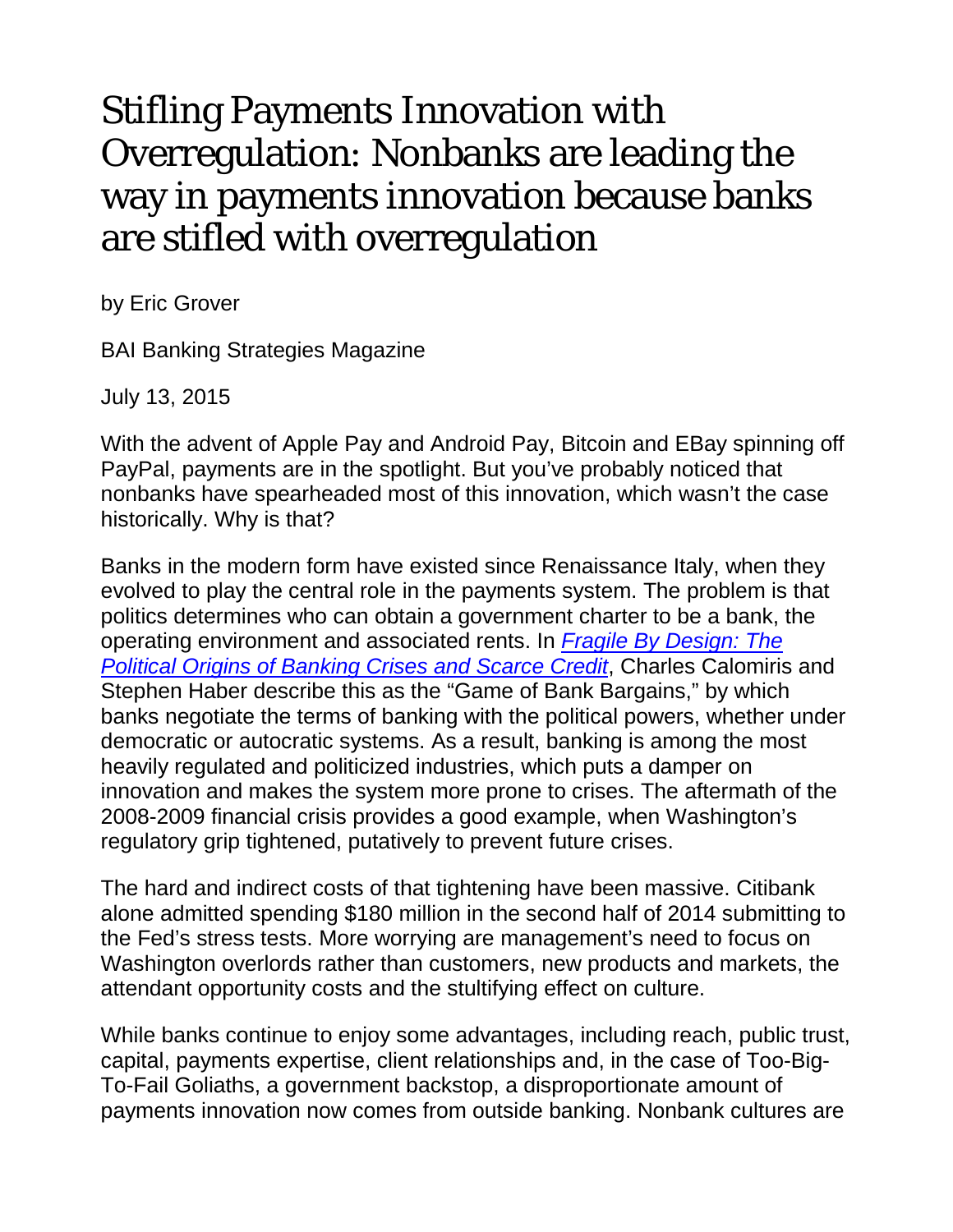often more tolerant of experimentation and failure and freer to focus on the payments experience and economics, while banks increasingly prefer the sins of omission to the sins of commission and have become relegated to public utilities. And that's actually been occurring for a long time. Consider these examples:

- In 1950, the head of a finance company, Frank McNamara, invented the general-purpose payment card and network, which was the greatest payments innovation of the 20th century; MasterCard and Visa subsequently actualized open payment networks worldwide.
- After false starts by banks, MasterCard and Visa, fitness club manager and Muscle Magazine editor Pete Kight launched Checkfree, the breakout electronic bill-payment-and-presentment company.
- Notwithstanding having tens of millions of retail banking customers, banks' initial P2P-payments ventures all failed, including Citi's C2IT, Bank One's eMoneymail, Wells Fargo and EBay's BillPoint and HSBC and Yahoo's PayDirect. It was PayPal, launched by hedge fund operator Peter Thiel and computer scientist Max Levchin, that actually became the first P2P-payment scheme and digital wallet to achieve critical mass.
- Video-rental store Blockbuster pioneered gift cards and radio DJ Steve Streit invented the general-purpose-reloadable prepaid card. Streit didn't need enlightened Consumer Financial Protection Bureau mandarins to design a product the un- and under-banked would embrace. Twitter co-founder Jack Dorsey likewise pioneered Square, the first mobile-acceptance business to scale. And cryptocurrency trailblazers are an eclectic bunch but one thing they're decidedly not is bankers.
- On the mobile wallet front, Apple Pay, Google Wallet, Samsung Pay, ModoPayments and Mozido all seem to have stolen a march on banks.

In emerging markets as well, banks are behind the eight ball in payments. Safaricom built mobile-payments phenom [M-Pesa,](http://en.wikipedia.org/wiki/M-Pesa) which is the leading payment system in Kenya. MNO [EcoNet's EcoCash](https://www.econet.co.zw/ecocash/) is Zimbabwe's biggest retail-payments system. In the Democratic Republic of the Congo, [MNO-led](http://www.gsma.com/mobilefordevelopment/wp-content/uploads/2013/07/Mobile-Money-in-the-DRC_July-2013.pdf)  [Airtel Money, M-Pesa and Tigo Cash,](http://www.gsma.com/mobilefordevelopment/wp-content/uploads/2013/07/Mobile-Money-in-the-DRC_July-2013.pdf) rather than banks, are at the vanguard delivering money-transfer services.

Banking's golden age of innovation may have been the  $18<sup>th</sup>$  century in Scotland where, because of the nature of Scotland's and England's political union, the Scottish banking system enjoyed benign neglect from the crown. Calomiris and Haber describe the Scottish banking system from 1694 to 1825